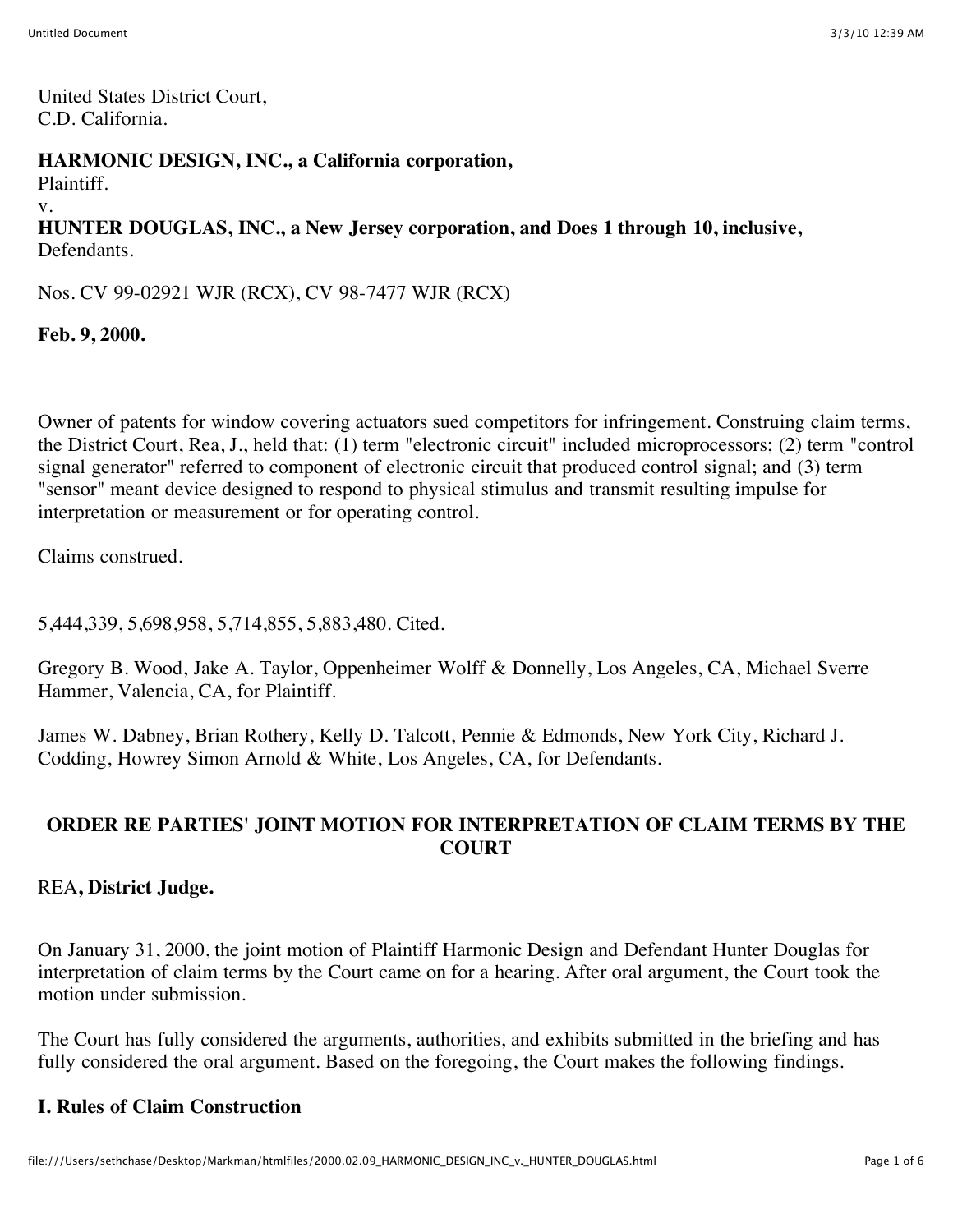[1] A patent infringement analysis entails two steps. The first step involves determining the meaning and scope of the patent claims asserted to be infringed. The second step involves comparing the properly construed claims to the device accused of infringing. *See* Markman v. Westview Instruments, Inc., 52 F.3d 967, 976 (Fed.Cir.1995).

[2] [3] [4] [5] Construction of patent claims is an issue of law for the Court to decide. *See* Markman v. Westview Instruments, Inc., 517 U.S. 370, 388, 116 S.Ct. 1384, 134 L.Ed.2d 577 (1996). In constructing claims, courts look to intrinsic evidence, which includes the language of the claims, the specification, and the prosecution history. *See* Vitronics Corp. v. Conceptronic, Inc., 90 F.3d 1576, 1582 (Fed.Cir.1996). FN1 In general, the terms of a claim are to be given their ordinary and accustomed meaning. *See* Johnson Worldwide Assocs. v. Zebco Corp., 175 F.3d 985, 989 (Fed.Cir.1999). The ordinary meaning of a claim term is that meaning ascribed by one of ordinary skill in the art. *See* Zelinski v. Brunswick Corp., 185 F.3d 1311, 1315 (Fed.Cir.1999).

FN1. In general, courts should not rely on extrinsic evidence in constructing a claim term unless such evidence is needed to assist in determining the meaning and scope of technical claim terms. *See* Pall Corp. v. Micron Separations, Inc., 66 F.3d 1211, 1216 (Fed.Cir.1995). While dictionary definitions appear to constitute extrinsic evidence, the Federal Circuit has stressed that courts are free to "rely on dictionary definitions when construing claim terms, so long as the dictionary definition does not contradict any definition found or ascertained by a reading of the patent documents". Vitronics, 90 F.3d at 1584.

[6] [7] Whether the language of a claim invokes 35 U.S.C. s. 112, para. 6 is also a question of law for the Court to decide. *See* Personalized Media Communications v. International Trade Comm'n, 161 F.3d 696, 702 (Fed.Cir.1998). Section 112, para. 6 of 35 U.S.C. provides that

[a]n element in a claim for a combination may be expressed as a means or step for performing a specified function without the recital of structure, material, or acts in support thereof, and such claim shall be construed to cover the corresponding structure, material, or acts described in the specification and equivalents thereof.

35 U.S.C. s. 112, para. 6. Failure to use the phrase "means for" creates a presumption that s. 112, para. 6 does not apply. *See* Personalized Media Communications, 161 F.3d at 703-04. This presumption can be rebutted if evidence intrinsic to the patent and any relevant extrinsic evidence so warrant. *See id.* In deciding whether the presumption has been rebutted, the focus remains on whether the claim as properly construed connotes "sufficiently definite structure" in the minds of those skilled in the art. *See id.* at 704. If the claim does connote sufficiently definite structure, s. 112, s. 6 does not apply.

### **II. Interpretation of the Term "Electronic Circuit"**

The parties dispute the meaning of the term "electronic circuit" in claim 1 of U.S.Patent No. 5,698,958 (the "958 Patent"), claims 1, 71, 83, and 97 of U.S.Patent No. 5,714,855 (the "855 Patent"), and claims 1, 18, 22, 28, 31, 35, and 42 of U.S.Patent No. 5,883,480 (the "480 Patent").

The parties vigorously disagree as to whether the relevant claim language is written in means-plus-function format. Claim 1 of the 855 Patent is representative of a disputed claim in which the term "electronic circuit" appears. That claim provides in part: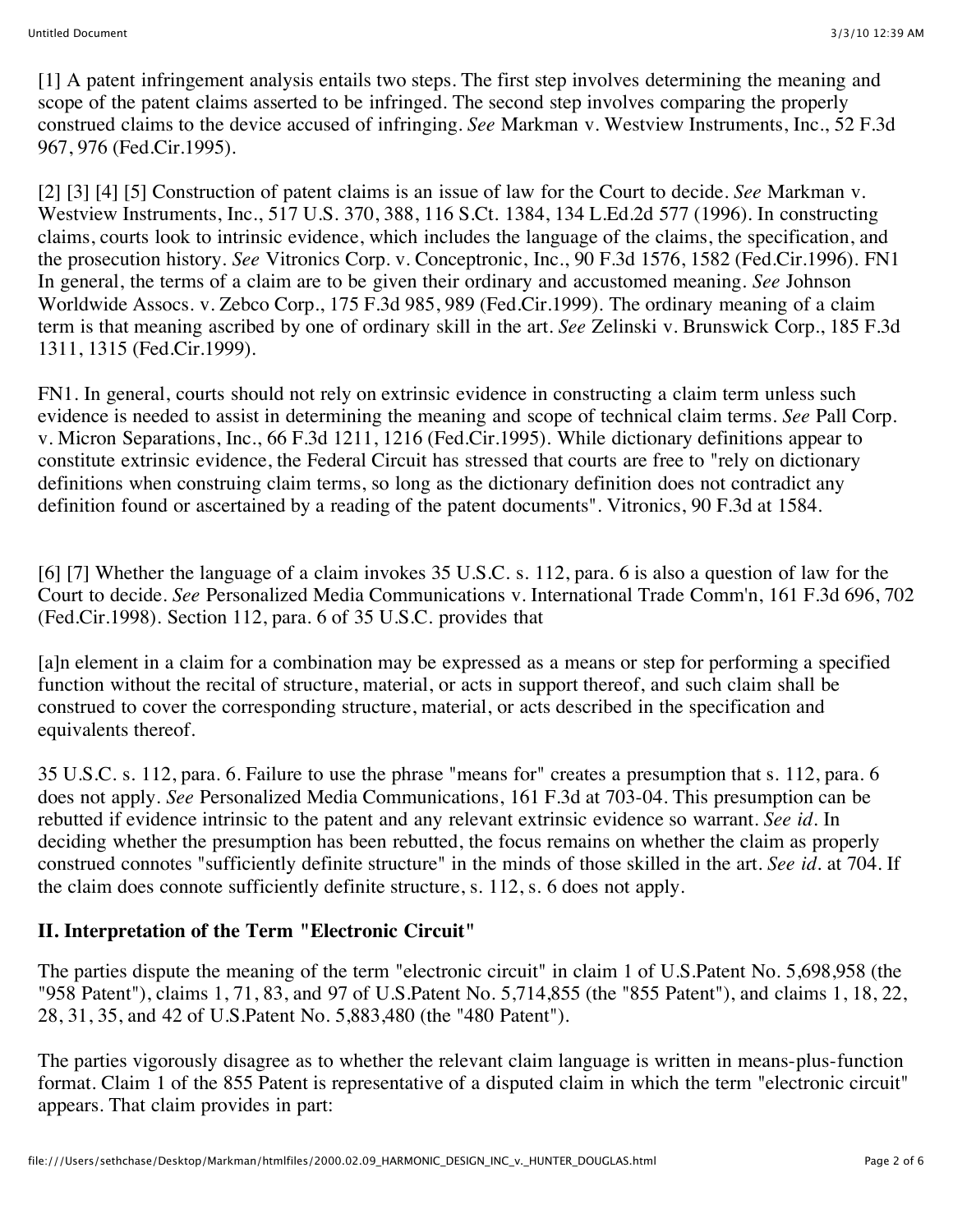A window covering with actuator, comprising: ... an electronic circuit electrically connected to the control signal generator and the battery for processing the control signal to cause the battery to energize the motor to move the rod.

### **A.** *The Term "Electronic Circuit" Connotes Sufficiently Definite Structure to Avoid Application of* 35 U.S.C. s. 112*, para. 6*

[8] The language of the disputed claims does not use the phrase "means for." Therefor, 35 U.S.C. s. 112, para. 6 presumptively does not apply. Furthermore, it appears that the ordinary meaning of the word "circuit" connotes sufficiently definite structure to avoid application of s. 112, para. 6. The term "circuit" is defined as "an arrangement of interconnected electronic components that can perform specific functions upon application of proper voltages and signals." IEEE Standard Dictionary of Electrical and Electronic Terms (Institute of Electrical and Electronics Engineers, 6th ed.1997) (hereinafter "IEEE Standard Dictionary"), p. 156. Several courts have agreed that the word "circuit" connotes sufficiently definite structure to those skilled in the art. *See* Nilssen v. Magnetek, Inc., 1999 WL 982966, (N.D.Ill. Oct. 26, 1999) (considering term "circuit means"); CellNet Data Sys., Inc. v. Itron, Inc., 17 F.Supp.2d 1100, 1109 (N.D.Cal.1998) (same); Database Excelleration Sys. Inc. v. Imperial Technology Inc., 1998 WL 785302, 48 U.S.P.Q.2d 1533, 1537 (N.D.Cal.1998) (considering term "control circuit").

Finally, claims 1, 71, 83, and 97 of the 855 Patent and claims 1, 22, 31, 35, and 42 of the 480 Patent identify the physical location of the electronic circuit as "electrically connected to the control signal generator and the battery." Claim 1 of the 958 Patent indicates that the electronic circuit is electrically connected to the light sensor and the battery. Language identifying physical location suggests that a patentee intended to recite a structural element. *See* Cole v. Kimberly-Clark Corp., 102 F.3d 524, 531 (Fed.Cir.1996). While claims 18 and 28 of the 480 Patent do not indicate the physical location of the electronic circuit, the Court is persuaded for the reasons above that the language of these two claims is not written in means-plus-function format.

[9] Accordingly, the Court finds that the term "electronic circuit" does not invoke 35 U.S.C. s. 112, para. 6. Furthermore, the Court finds that a person of ordinary skill in the art of electronic circuits would understand the term "electronic circuit" to mean "an arrangement of interconnected electronic components that can perform specific functions upon application of proper voltages and signals." FN2

FN2. Hunter Douglas argues that the term "electronic circuit" does not connote sufficiently definite structure because it is a generic term that refers to a multitude of structures. The test, however, is not whether a claim term connotes a precise physical structure. On the contrary, 35 U.S.C. s. 112, para. 6 is inapplicable even where the claim term denotes a variety of structures to one knowledgeable in the art. *See* Personalized Media Communications, 161 F.3d at 705.

### **B.** *A Microprocessor Is a Type of Electronic Circuit*

[10] The parties disagree over whether a microprocessor is an example of an electronic circuit as that term is used in the disputed claims. Hunter Douglas appears to agree that, in general, a microprocessor is a type of electronic circuit. But it argues that Harmonic Design is not entitled to a broad claim scope because the specifications and the prosecution history of the patents at issue teach "a very narrow solution to the problem of saving battery power" that is at odds with the use of microprocessors.*See* Def.'s Construction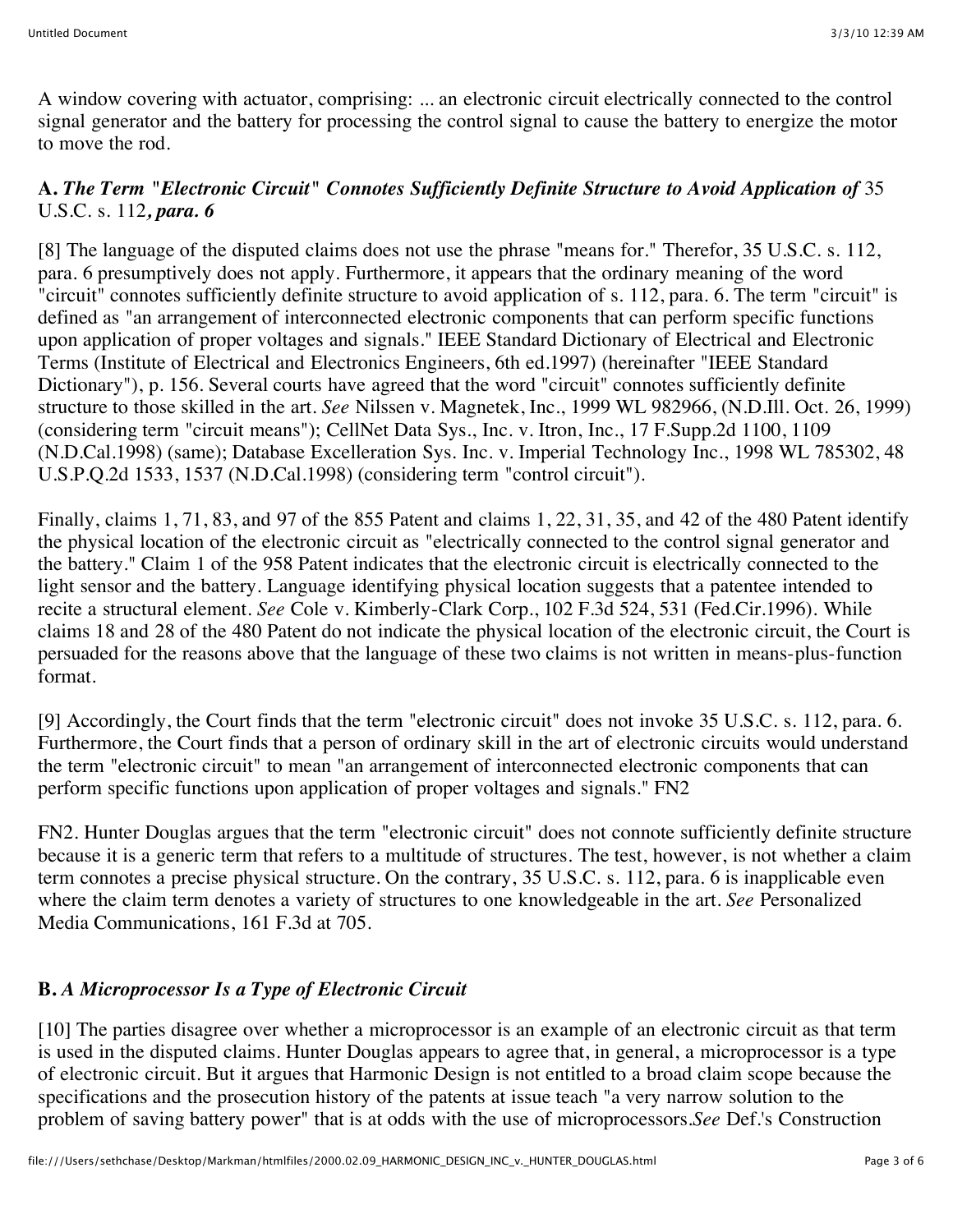Brief, at 20.

Harmonic Design used the term "non-logical CMOS component" in dependent claim 18 of U.S.Patent No. 5,444,339, an older patent related to the patents at issue here. To overcome an obviousness rejection to that particular claim by the U.S.Patent Office, Harmonic Design had distinguished the term "non-logical CMOS component" from a microprocessor taught by the prior art. Harmonic Design argued that a microprocessor, unlike a non-logical CMOS component, consumes a relatively large amount of power. Because a stated object of the patents at issue here is to provide a window covering device that "consumes relatively little power," Hunter Douglas argues that the Court should interpret the term "electronic circuit" to exclude microprocessors.

Harmonic Design limited its comments to the U.S.Patent Office regarding microprocessors to a single, dependent claim. Harmonic Design did not argue that the broad term "electronic circuit" does not include microprocessors. Moreover, no claim in the patents at issue refer to a non-logical CMOS component. Finally, none of the disputed claims appear to require battery-conserving features. This fact is significant since other claims appear to provide for battery-conserving features. *See, e.g.,* 855 Patent, claims 14, 99; 480 Patent, claims 40, 43. For the above reasons, it appears that Harmonic Design never intended to exclude microprocessors from the scope of term "electronic circuit."

The ultimate issue, therefore, is whether the term "electronic circuit" includes microprocessors. As mentioned above, Hunter Douglas apparently agrees that it does. In any event, the Court notes that one of ordinary skill in the art of electronic circuits would understand that a microprocessor is a type of electronic circuit. The term "microprocessor" is defined as "an integrated circuit that contains the logic elements for manipulating data and for making decisions." IEEE Standard Dictionary, p. 653. And the term "integrated circuit" is defined as a "combination of connected circuit elements (such as transistors, diodes, resistors, and capacitors) inseparably associated on or within a continuous substrate." IEEE Standard Dictionary, p. 536. It follows from these definitions that a microprocessor is a type of electronic circuit. *See also* Decl. of Lawrence J. Kamm, para. 12.

For the above reasons, the Court finds that the term "electronic circuit" includes microprocessors.

# **III. Interpretation of the Term "Control Signal Generator"**

[11] The parties dispute the meaning of the term "control signal generator" in claims 1, 71, 83, and 97 of the 855 Patent and claims 1, 17, 22, 27, 31, 35, and 42 of the 480 Patent. The relevant claim language references "a control signal generator for generating a control signal."

The language of the disputed claims does not use the phrase "means for." Therefor, 35 U.S.C. s. 112, para. 6 presumptively does not apply. Harmonic Design has not pointed to a dictionary definition of "control signal generator." It does appear, however, that the term refers to a component of an electronic circuit that produces a control signal, which is defined as "any signal that purposely affects the recording, processing, transmission or interpretation of data by a system element." IEEE Standard Dictionary, p. 218.

A review of both intrinsic and extrinsic evidence supports this conclusion. First, the language of the disputed claims specifies that the control signal generator is electrically connected to the electronic circuit, which is in turn electrically connected to the battery. *See, e.g.,* 855 Patent, claim 1. Such language suggests that the patentee intended to recite a structural element as opposed to functional language that would invoke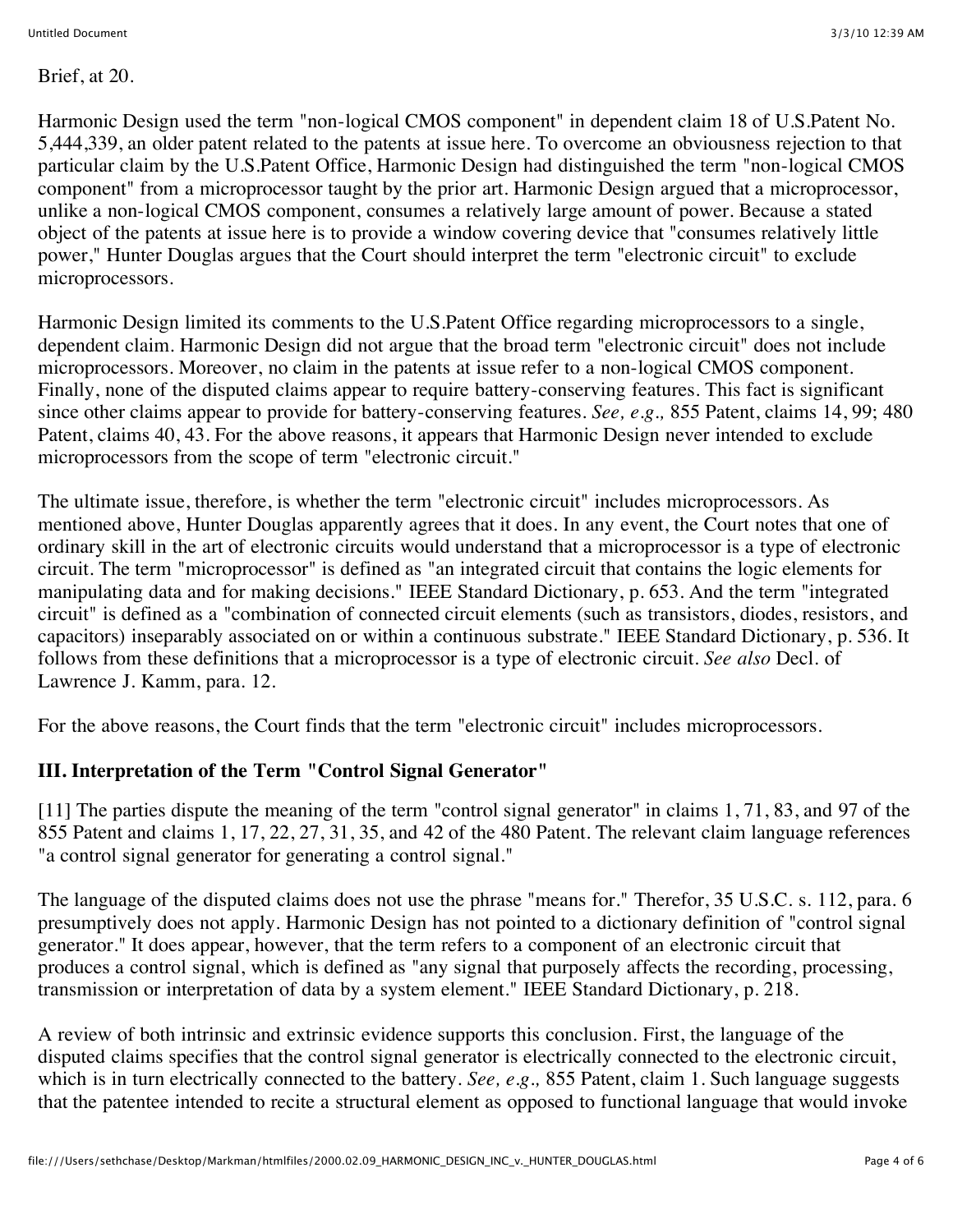35 U.S.C. s. 112, para. 6. *See* Cole, 102 F.3d at 531. Second, Figure 7 of the 480 Patent identifies a control signal generator as a component of the electronic circuitry. And third, extrinsic evidence indicates that the term "control signal generator" connotes sufficiently definite structure to one of ordinary skill in the art. *See* Kamm Decl., para. 9 (noting that those skilled in the art would recognize that a control signal generator may refer to an electronic circuit or component, a photodiode, a photoransistor, or other devices).

Because the term "electronic circuit" connotes sufficiently definite structure to avoid application of 35 U.S.C. s. 112, para. 6, it follows that the term "control signal generator" also connotes sufficiently definite structure. That the term may not connote a specific structure is not dispositive. *See* Personalized Media Communications., 161 F.3d at 705. Accordingly, the Court finds that the term "control signal generator" connotes sufficiently definite structure to avoid application of 35 U.S.C. s. 112, para. 6. The Court also finds that the term "control signal generator" refers to a component of an electronic circuit that produces a control signal.

## **IV. Interpretation of the Term "Sensor"**

The parties dispute the meaning of the term "the sensor" in claim 107 of the 855 Patent and claims 12, 20, and 47 of the 480 Patent. Hunter Douglas argues that these claims are indefinite under 35 U.S.C. s. 112, para. 2 because they refer to a non-existent element called "the sensor" in preceding claims from which they depend.

[12] [13] [14] [15] Under 35 U.S.C. s. 282, a patent is presumed valid. *See* 35 U.S.C. s. 282. The defendant has the burden of proving facts by clear and convincing evidence establishing that the patent is invalid. *See* North Am. Vaccine, Inc. v. American Cyanamid Co., 7 F.3d 1571, 1579 (1993). Indefiniteness is a question of law. *See id.* The determination of whether a claim is invalid as indefinite "depends on whether those skilled in the art would understand the scope of the claim when the claim is read in light of the specification." *Id.* While claims may be rendered indefinite for lack of antecedent basis, such claims may nevertheless remain definite when read in light of the specifications. *See* Slimfold Mfg. Co. v. Kinkead Indus., Inc., 810 F.2d 1113, 1116-17 (Fed.Cir.1987); Messerschmidt v. United States, 29 Fed.Cl. 1, 42 (1993).

The language of the disputed claims refers to "the electronic circuit [that includes] a switch electrically connected to the sensor for receiving the control signal." Neither the disputed claims nor the claims from which they depend refer to or define a sensor element. The independent claims, however, do refer to a "control signal generator for generating a control signal." Hunter Douglas argues that it is unclear whether the term "the sensor" refers to "the sensor for receiving the control signal" from the control signal generator of the independent claims or whether "the sensor" is part of the control signal generator itself. Hunter Douglas argues further that the specifications do not resolve the ambiguity because they refer to two sets of sensors, one that generates signals and one that receives those signals.

Contrary to Hunter Douglas' argument, the specifications of the patents at issue do resolve the ambiguity. The specifications refer to "[a] control signal generator, preferably a daylight sensor 28 ... [that is] electrically connected to electronic components within the actuator 10 to send a control signal to the components." 480 Patent, col. 9, lines 30-38; 855 Patent, col. 8, lines 22-30. The specifications also refer to "another control signal generator, preferably a signal sensor 29 ... [that is] electrically connected to the electronic components within the actuator 10[and] that can generate an electrical control signal to activate the actuator 10." 480 Patent, col. 9, lines 43-58; 855 Patent, col. 8, lines 34-49. Thus, it appears that the term